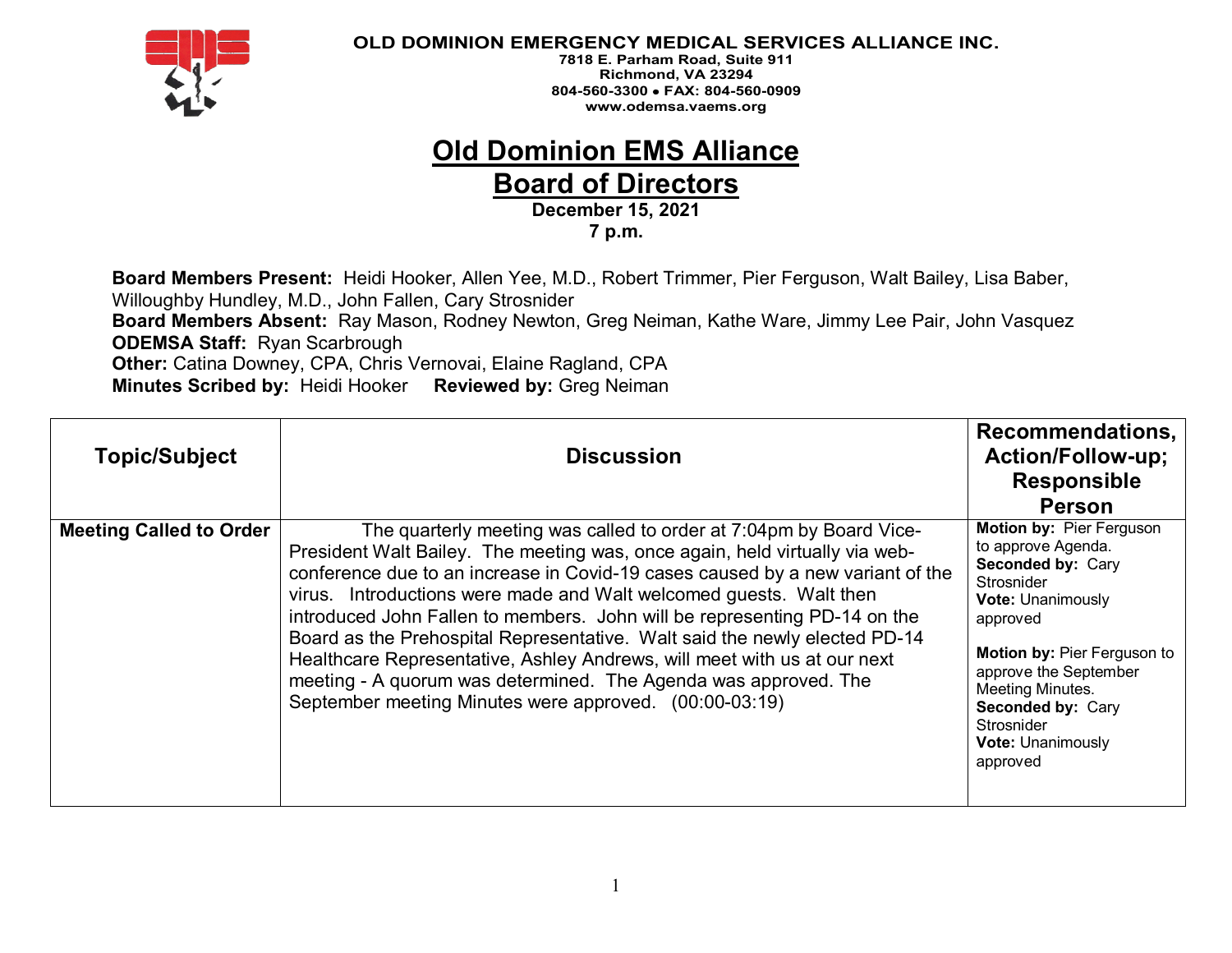

| <b>President Reports:</b>     |                                                                                           |  |
|-------------------------------|-------------------------------------------------------------------------------------------|--|
| A. Board President            | Rodney Newton- No Report (29:12-29:21)                                                    |  |
| <b>B. PD-13</b>               | Rodney Newton- No Report (29:22-29:31)                                                    |  |
| <b>C. PD-14</b>               | Walt Bailey- Reported that his mother passed away just days before                        |  |
|                               | their scheduled meeting. Members decided to reschedule their meeting to a later           |  |
|                               | date. Walt said he has reached out to agency leadership and that agencies still           |  |
|                               | struggle with dealing with the pandemic. In particular they struggle with hospital        |  |
|                               | offload times and agency staffing. He said everyone is working together and               |  |
|                               | doing the best they can do under the circumstances. (29:32-30:06)                         |  |
| <b>D. PD-15</b>               | Robert Trimmer- Reported Covid-19 cases are once again increasing in                      |  |
|                               | the area. He said agencies are still experiencing long wall times. He noted a             |  |
|                               | Chesterfield Fire unit spent over $3\frac{1}{2}$ hours at a hospital. He said call volume |  |
|                               | remains high. He said the agencies in Metro-Richmond are staying very busy.               |  |
|                               | $(30:07 - 30:48)$                                                                         |  |
| <b>E. PD-19</b>               | Cary Strosnider- Reported Crater Sub-Council did meet in October. He                      |  |
|                               | said they voted to keep Cary as President and Dawn as Vice-President for                  |  |
|                               | another year. He said this will be for a one-year term. The new Bylaws will be            |  |
|                               | voted on in January and the elections from then will be on the even years as              |  |
|                               | stated in the new Bylaws. He said questions were raised about the Trauma                  |  |
|                               | Protocol dealing with pediatrics. He said the questions related to who a provider         |  |
|                               | calls for a termination of efforts during a trauma code. Dr. Yee let Cary know that       |  |
|                               | Medical Direction did make and approve changes to that protocol. It now says to           |  |
|                               | call the closest trauma center now.<br>$(30:49-33:29)$                                    |  |
| <b>Advisory Board Report:</b> | Pier Ferguson said the Advisory Board met November 12th. She said                         |  |
|                               | the meeting is normally held in conjunction with the EMS Symposium but                    |  |
|                               | because there is normally so much going on during Symposium it was decided                |  |
|                               | the meeting would be moved to the week after. She said discussions continue               |  |
|                               | that would allow for more virtual meetings. She reported there's an effort to             |  |
|                               | make AED more accessible. She said the Trauma Committee switched                          |  |
|                               | committee Chair. (33:30-37:12)                                                            |  |
|                               |                                                                                           |  |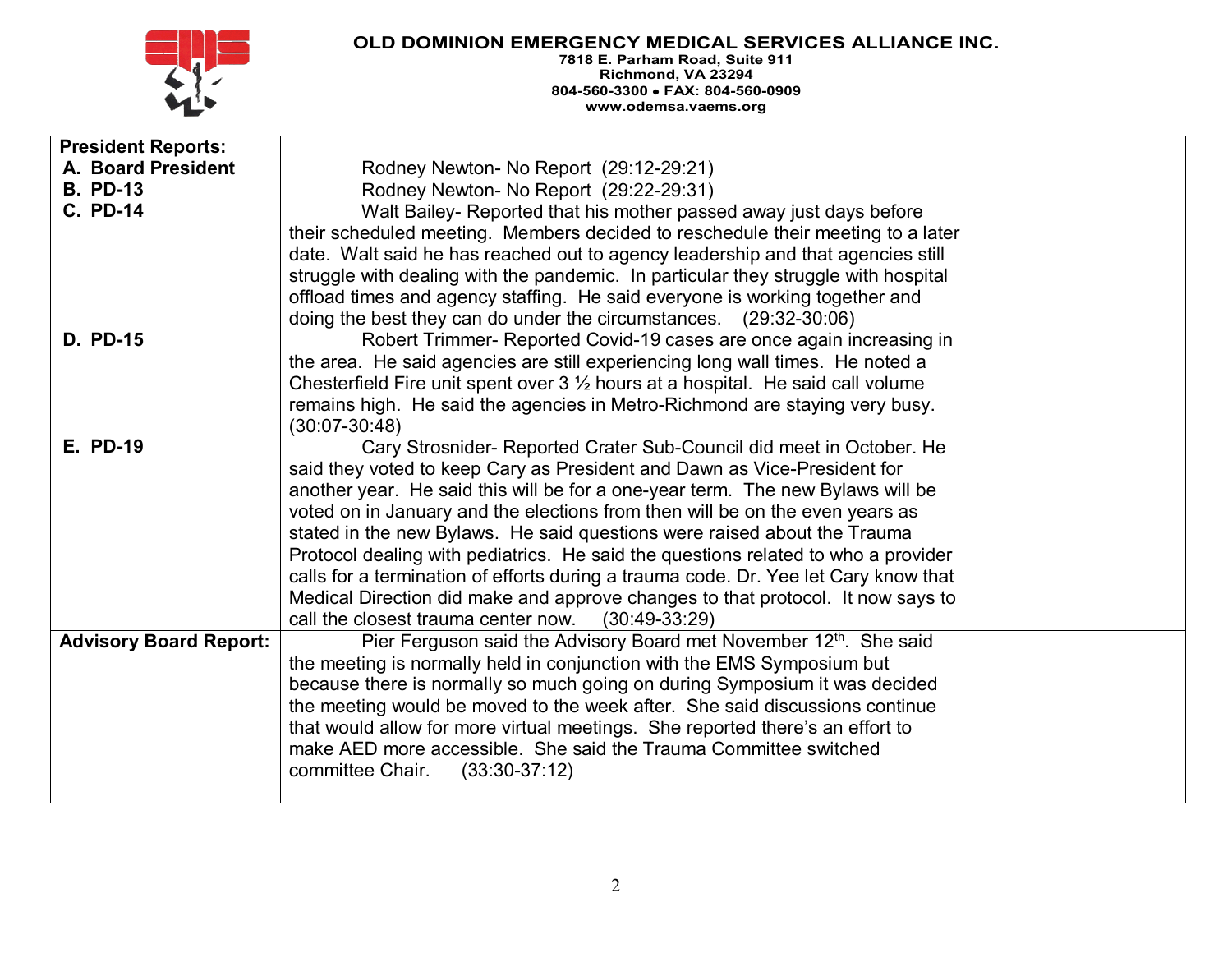

| <b>Executive Director</b><br>Report: | Heidi said the Patient Distribution Center (PDC) remains busy. Since<br>the last BOD meeting ODEMSA is now doing longer shifts during the day (8a-<br>11p), we are doing the entire weekend shifts (Sat 8a - Mon 11p). So, VCU is<br>doing the midnight shift (11p-8a) M-F with ODEMSA covering the rest of the<br>week. She said she has worked on a proposal, as requested, to show what it<br>would cost to fund the PDC, 24/7/365. She presented the draft proposal and<br>answered questions. Heidi said she worked with Lisa Baber on the Job<br>Descriptions for ODEMSA and CVHC staff. Heidi said since meeting last she<br>submitted the Regional EMS Council Re-Designation Application. She said the<br>next step in that process will be a site visit from OEMS and the Designation<br>Team. She expects that will take place early Spring. She said she's been<br>working with the Executive and Personnel Committee regarding issues with<br>CVHC. Heidi said an MOA has been submitted to Steve to review with the<br>CVHC Advisory Group. Heidi said multiple meeting have occurred regarding the<br>MOA including with Matthew Marry at VHHA, the CVHC Advisory Group Chairs<br>and members of the Western Virginia EMS (WVEMS) Council. Heidi said since<br>the last meeting ODEMSA held its Annual Award Ceremony. For the second<br>year in a row it was a virtual ceremony, that aired live on Facebook. Heidi said<br>two regional winners won the Governor's EMS Award, the High School Senior<br>Madyson Wilkerson and our Contribution to Health and Safety winner Kelley<br>Rumsey. Heidi encouraged members to watch the ceremony on Facebook or<br>the ODEMSA website if they hadn't had a chance to watch already.<br>$(37:13-$ |  |
|--------------------------------------|--------------------------------------------------------------------------------------------------------------------------------------------------------------------------------------------------------------------------------------------------------------------------------------------------------------------------------------------------------------------------------------------------------------------------------------------------------------------------------------------------------------------------------------------------------------------------------------------------------------------------------------------------------------------------------------------------------------------------------------------------------------------------------------------------------------------------------------------------------------------------------------------------------------------------------------------------------------------------------------------------------------------------------------------------------------------------------------------------------------------------------------------------------------------------------------------------------------------------------------------------------------------------------------------------------------------------------------------------------------------------------------------------------------------------------------------------------------------------------------------------------------------------------------------------------------------------------------------------------------------------------------------------------------------------------------------------------------------------------------------------------------|--|
| <b>OEMS Report: Chris</b>            | 48:09)<br>Chris Vernovai said OEMS will soon be sending information regarding a                                                                                                                                                                                                                                                                                                                                                                                                                                                                                                                                                                                                                                                                                                                                                                                                                                                                                                                                                                                                                                                                                                                                                                                                                                                                                                                                                                                                                                                                                                                                                                                                                                                                              |  |
| Vernovai                             | retreat for the Council Directors with OEMS. For now, it's planned during the<br>week of the State Advisory Board meeting. He said OEMS has cancelled the<br>November and December webinars that occur monthly with the councils. He<br>said he has the new MOU that needs to be signed. It was decided by the BOD<br>that Walt would sign since Rodney was out of town. (48:10-52:20)                                                                                                                                                                                                                                                                                                                                                                                                                                                                                                                                                                                                                                                                                                                                                                                                                                                                                                                                                                                                                                                                                                                                                                                                                                                                                                                                                                       |  |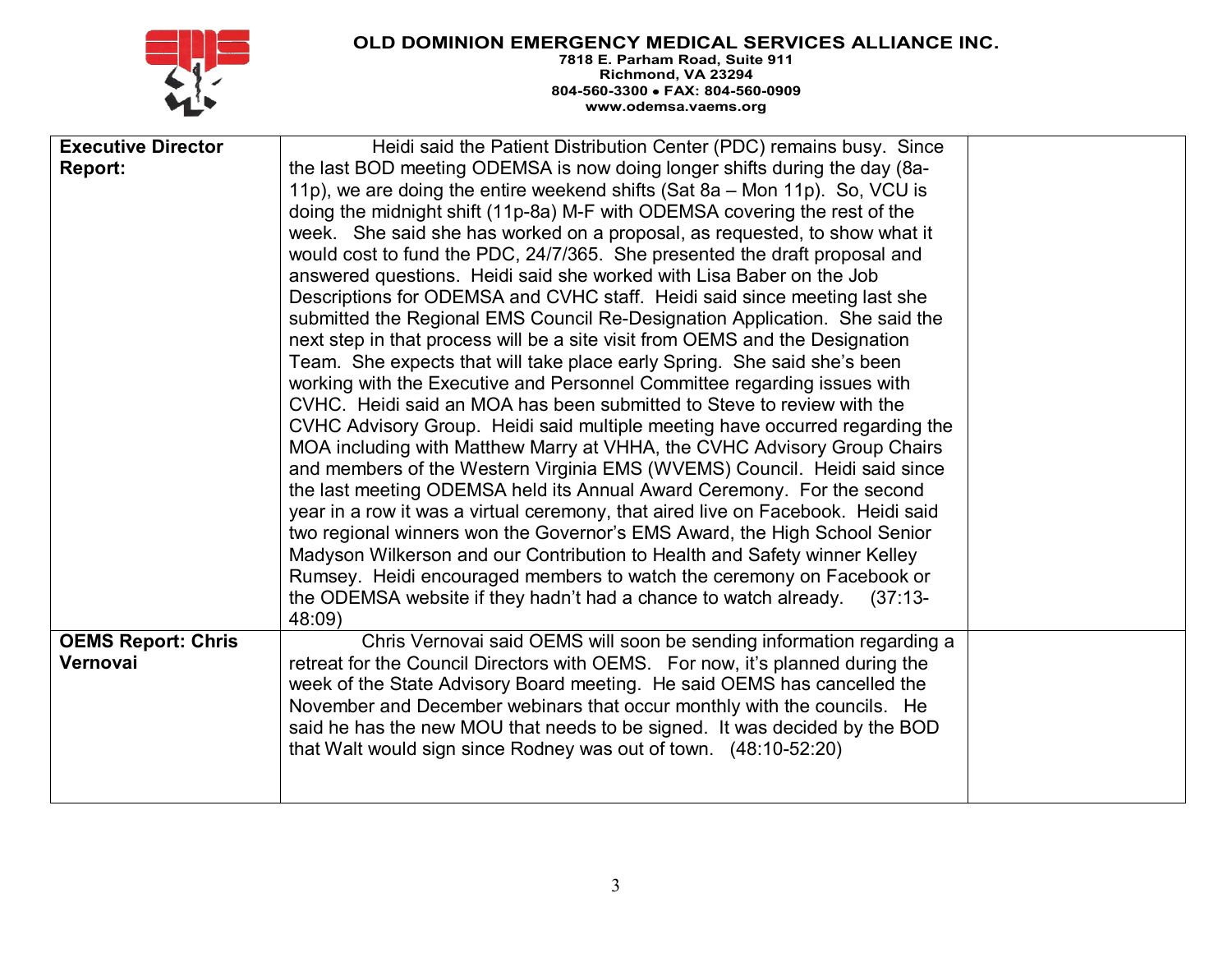

| <b>Financial Discussion:</b><br>A. Quarterly Financial<br><b>Statement - Action</b><br><b>Item</b> | Catina submitted the financial report to members in advance of the<br>meeting. She said she had no outstanding information to report, and that there<br>were no items she felt needed their attention. A motion was made to accept the                                                                                                                                                                                                                                                                                                                                                                                                                                                                                   | Motion by: Allen Yee to<br>approve the Quarterly<br>Financial Report.<br>Seconded by: Robert                                                                         |
|----------------------------------------------------------------------------------------------------|--------------------------------------------------------------------------------------------------------------------------------------------------------------------------------------------------------------------------------------------------------------------------------------------------------------------------------------------------------------------------------------------------------------------------------------------------------------------------------------------------------------------------------------------------------------------------------------------------------------------------------------------------------------------------------------------------------------------------|----------------------------------------------------------------------------------------------------------------------------------------------------------------------|
| <b>B. Annual Financial</b><br><b>Report – Action</b><br><b>Item</b>                                | financial statement prepared by Catina Downey and reviewed by Treasurer Cary<br>Strosnider. The motion was unanimously approved. (52:21-53:58)<br>Elaine Raglan's firm performed the Annual Audit. She provided the<br>financial statements to the BOD prior to the meeting for review. Elaine then went<br>through the document with members. She said this audit was harder than<br>normal because of a perfect storm of events (1) With the Covid-19 Pandemic<br>much of the financial documentation transferred to electronic transactions. (2)                                                                                                                                                                      | Trimmer<br>Vote: Unanimously<br>approved<br>Motion by: Cary Strosnider                                                                                               |
|                                                                                                    | ODEMSA changed its payroll service (3) Business transformed to a mostly virtual<br>platform. All of these factors making the audit a little harder and taking more<br>time to pull together. With that said Elaine commented that Catina, Heidi and the<br>entire staff were very cooperative. Elaine noted recommendations to help<br>improve internal controls within the organization. A motion was made to accept<br>the Annual Audit performed by Stephen M. Ragland, Ltd. Certified Public<br>Accountants. The motion passed with unanimous vote. (03:20-29:12)                                                                                                                                                    | to approve the Annual<br>Report prepared by Elaine<br>Ragland, CPA of Stephen M.<br>Ragland, Ltd.<br>Seconded by: Lisa Baber<br><b>Vote: Unanimously</b><br>approved |
| <b>Current Business:</b><br>A. CVHC MOA                                                            | Heidi said ODEMSA was presented with an MOA from CVHC. The<br>committees working on that document decided to take a different direction and<br>use the same MOA template used by WVEMS. Heidi said our committee have<br>made major changes to the document. Heidi and Lisa discussed a few of the<br>modifications made by ODEMSA. Before submitting the document to CVHC and<br>Attorney did review the agreement. Lisa thanked Walt for engaging the attorney<br>with short notice. The document is now with the Coalition for their review. Walt<br>stated this document is only valid through June 30. He said he'd like to get an<br>early start on the FY23 agreement to make further tweaks, if desired. (53:59- |                                                                                                                                                                      |
| <b>B. Regional EMS</b>                                                                             | 1:00:30                                                                                                                                                                                                                                                                                                                                                                                                                                                                                                                                                                                                                                                                                                                  |                                                                                                                                                                      |
| <b>Council Designation</b><br>- Update                                                             | Heidi gave an update during the Executive Director Report.<br>$(1:00:31-$<br>1:00:32                                                                                                                                                                                                                                                                                                                                                                                                                                                                                                                                                                                                                                     |                                                                                                                                                                      |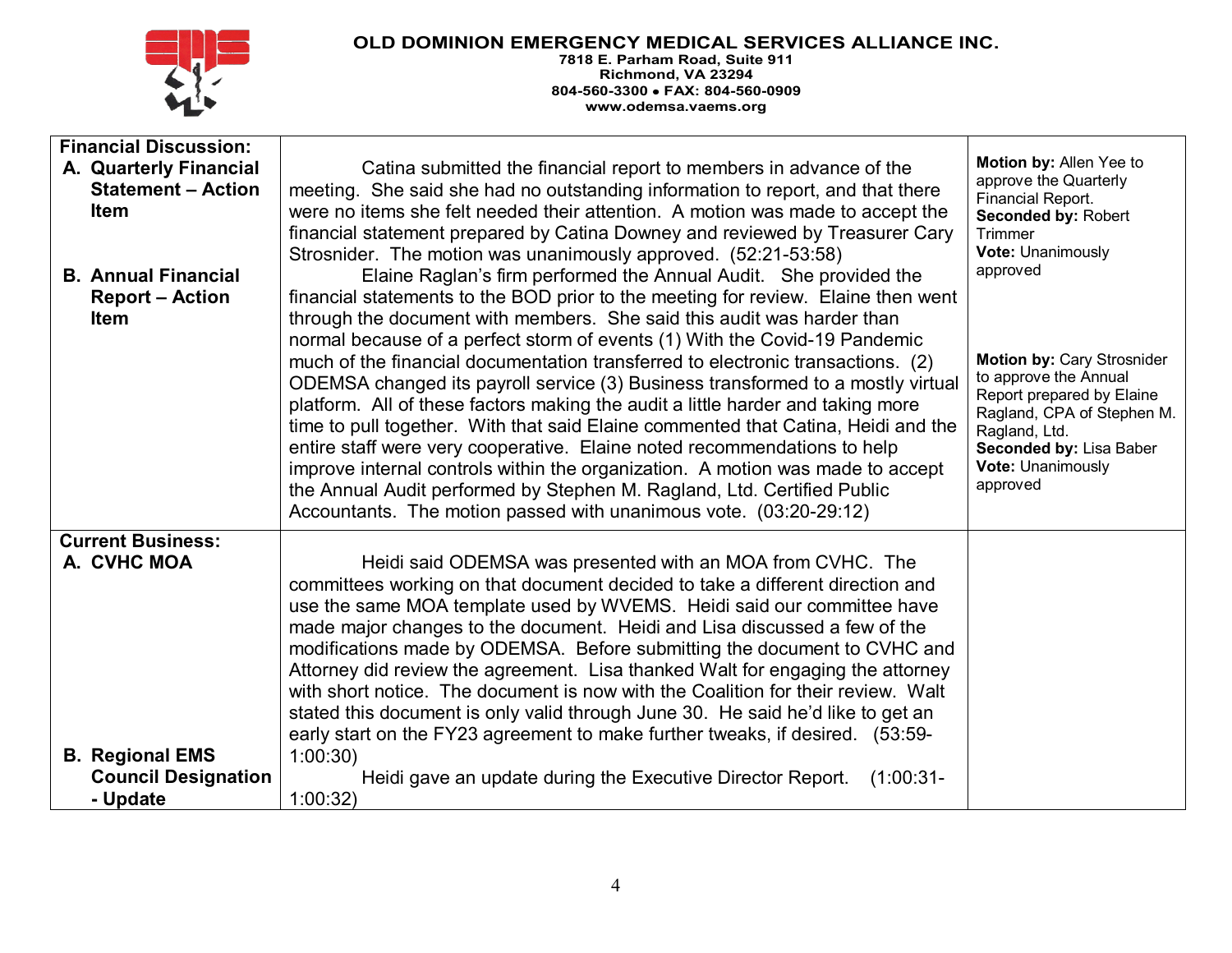

| <b>New Business:</b>                                         |                                                                                                                                                                                                                                                                                                                                                                                                                                                                                                                                                                                                                                                                           |                                                                                                                       |
|--------------------------------------------------------------|---------------------------------------------------------------------------------------------------------------------------------------------------------------------------------------------------------------------------------------------------------------------------------------------------------------------------------------------------------------------------------------------------------------------------------------------------------------------------------------------------------------------------------------------------------------------------------------------------------------------------------------------------------------------------|-----------------------------------------------------------------------------------------------------------------------|
| A. Annual Report -<br><b>Action Item</b>                     | Ryan Scarbrough presented the Annual Report. No errors or issues<br>were noticed. Heidi commented that she loved the new look and add<br>animations. A motion was made to approve the Annual Report. The motion<br>passed with unanimous vote. (1:09:53-1:13:05)                                                                                                                                                                                                                                                                                                                                                                                                          | Motion by: Dr. Hundley to<br>approve the Annual Report<br><b>Seconded by: Cary</b><br>Strosnider<br>Vote: Unanimously |
| B. COOP Plan - Action<br><b>Item</b>                         | Heidi said the COOP Plan was updated recently with the office move to<br>VCU. There have been no changes to the document since the last BOD review<br>and vote. A motion was made to approve the current COOP Plan. The motion<br>passed with unanimous vote. $(1:00:33-1:01:35)$                                                                                                                                                                                                                                                                                                                                                                                         | approved<br>Motion by: Dr. Yee to<br>approve the ODEMSA<br>COOP Plan                                                  |
| C. Bylaws - Action<br><b>Item</b>                            | Heidi reminded the Board that they just updated and approved the<br>Bylaws during the last meeting. Because they are an OEMS deliverable this<br>cycle Heidi asked them to reaffirm the vote to approve. A motion was made to<br>approve all three items. The motion passed with unanimous vote.<br>$(1:01:36-$<br>1:02:25                                                                                                                                                                                                                                                                                                                                                | Seconded by: Pier<br>Ferguson<br>Vote: Unanimously<br>approved<br>Motion by: Robert Trimmer                           |
| D. CTS Schedule -<br><b>Action Item</b>                      | Heidi said no vote is necessary for the CTS schedule. OEMS continues<br>to suspend testing. Heidi said she will just make a note in her Quarterly Report<br>to OEMS. Chris Vernovia agreed. $(1:02:26-1:03:11)$                                                                                                                                                                                                                                                                                                                                                                                                                                                           | to approve the Regional<br><b>Bylaws</b><br>Seconded by: Pier                                                         |
| E. Diversion<br><b>Committee Chair</b><br><b>Appointment</b> | Heidi said the current Chair to the ODEMSA Diversion Committee, Zach<br>McClusky, recently accepted a job out of state and had to resign his position as<br>Chair. Heidi asked the Board to appoint a new Chair. After discussion the Board<br>appointed Tim McKay with Chesterfield Fire and EMS to Chair the Diversion<br>Committee. The Board decided to make this an interim position for a one-year<br>term. A motion was made to ask Chief McKay to lead the Diversion Committee<br>and if Chief McKay declines Chief Eddie Ferguson with Goochland Fire-Rescue<br>will be approached to do the same. The motion passed with unanimous vote.<br>$(1:03:12-1:09:52)$ | Ferguson<br>Vote: Unanimously<br>approved                                                                             |
| <b>Business from Floor</b>                                   | There was no business from the floor.<br>$(1:13:06-1:15:12)$                                                                                                                                                                                                                                                                                                                                                                                                                                                                                                                                                                                                              |                                                                                                                       |
| <b>Next Meeting</b>                                          | March 16, 2022 (Location - TBD)                                                                                                                                                                                                                                                                                                                                                                                                                                                                                                                                                                                                                                           |                                                                                                                       |